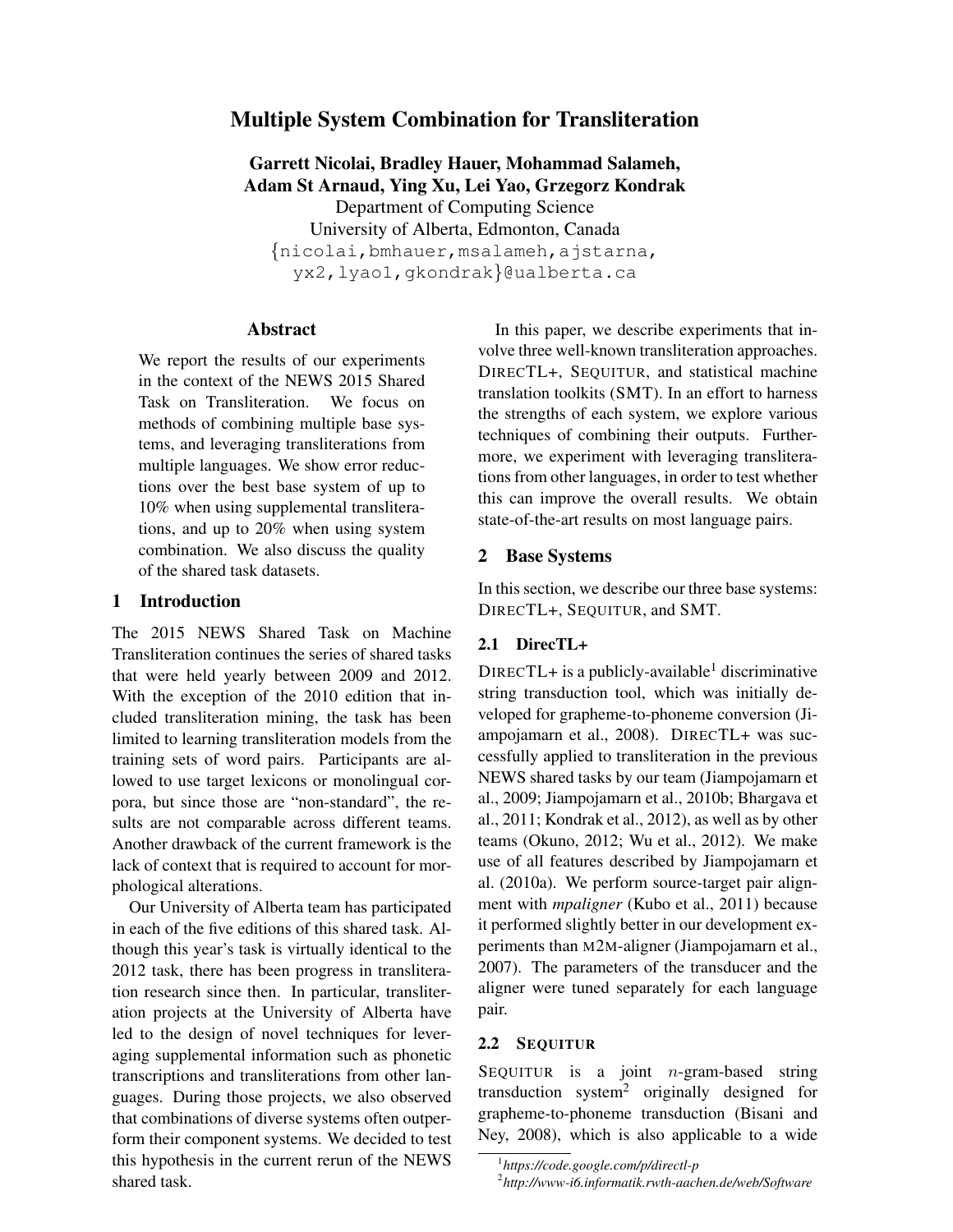variety of monotone translation tasks including transliteration (Finch and Sumita, 2010; Nejad et al., 2011). Unlike DIRECTL+, which requires aligned source-target pairs, SEQUITUR directly trains a joint  $n$ -gram model for transduction from unaligned data. Higher order  $n$ -gram models are trained iteratively: a unigram model is created first; this model is then used to train a bigram model, which is then in turn used to train a trigram model, and so on. The order of the model trained is a parameter tuned on a development set.

An important limitation of SEQUITUR is that both the source and target character sets are limited to a maximum of 255 symbols each. This precludes a direct application of SEQUITUR to scripts such as Chinese, Korean, and Japanese Kanji. Ultimately, it was a factor in our decision to leave out the datasets that involve these languages.

# 2.3 SMT

We frame the transliteration task as a machine translation task by treating individual characters as words, and sequences of characters as phrases. We align the word pairs with GIZA++ (Och and Ney, 2003), and use Moses (Koehn et al., 2007), a phrase-based SMT system, to generate transliterations. The decoder's log-linear model includes a standard feature set. Four translation model features encode phrase translation probabilities and lexical scores in both directions. Both alignment and generation are monotonic, i.e. reordering is disabled, with distortion limit set to zero. We train a KN-smoothed 5-gram language model on the target side of the parallel training data with SRILM (Stolcke, 2002). If a source word is provided with several target transliterations, we select the first one. The decoder's log-linear model is tuned with MERT (Och, 2003). We use BLEU score (Papineni et al., 2002) as an evaluation metric during tuning.

## 3 Language-specific Preprocessing

Our development experiments showed that romanization of Chinese and Japanese characters can be helpful.

For the alignment of English and Chinese (EnCh) names, we convert the Chinese names in the training data into Pinyin romanization, as described in Kondrak et al. (2012). This set of training pairs is aligned using our many-tomany aligner, and the resulting alignment links are projected onto Chinese characters. In cases where alignments split individual Chinese characters, they are expanded to include the entire character. Finally, the generation model is derived from the alignment between English letters to Chinese characters.

For English-to-Japanese (EnJa) transliteration, the Katakana symbols are first converted to Latin characters following a deterministic mapping, as described in Jiampojamarn et al. (2009). The English characters are aligned to the Latin characters, and a generation model is learned from the alignments. At test time, the model outputs Latin symbols, which are converted back into Japanese Katakana. We employed a similar approach for SEQUITUR.

## 4 System Combination

Each of our base systems can generate  $n$ -best lists of predictions, together with confidence scores. We experimented with several methods of combining the outputs of the base systems.

#### 4.1 LINCOMB

We generate the  $n$ -best transliterations for each test input, and combine the lists via a linear combination of the confidence scores. Scores are first normalized according to the following formula:

$$
normScore = \frac{(score - minScore)}{(maxScore - minScore)}
$$

where  $minScore$  is the confidence score of the  $n$ -th best prediction, and  $maxScore$  is the confidence score of the best prediction. Predictions that do not occur in a specific system's  $n$ -best predictions are also given a score of 0 for combination.  $n$  is set to 10 in all of our experiments. If an  $n$ -best list contains less than 10 predictions,  $minScore$  is set to the score of the last prediction in the list. Our development experiments indicated that this method of combination was more accurate than a simpler method that uses only the prediction ranks.

#### 4.2 RERANK

Bhargava and Kondrak (2012) propose a reranking approach to transliteration to leverage supplemental representations, such as phonetic transcriptions and transliterations from other languages. The reranker utilizes many features, including the similarity of the candidate outputs to the supplemental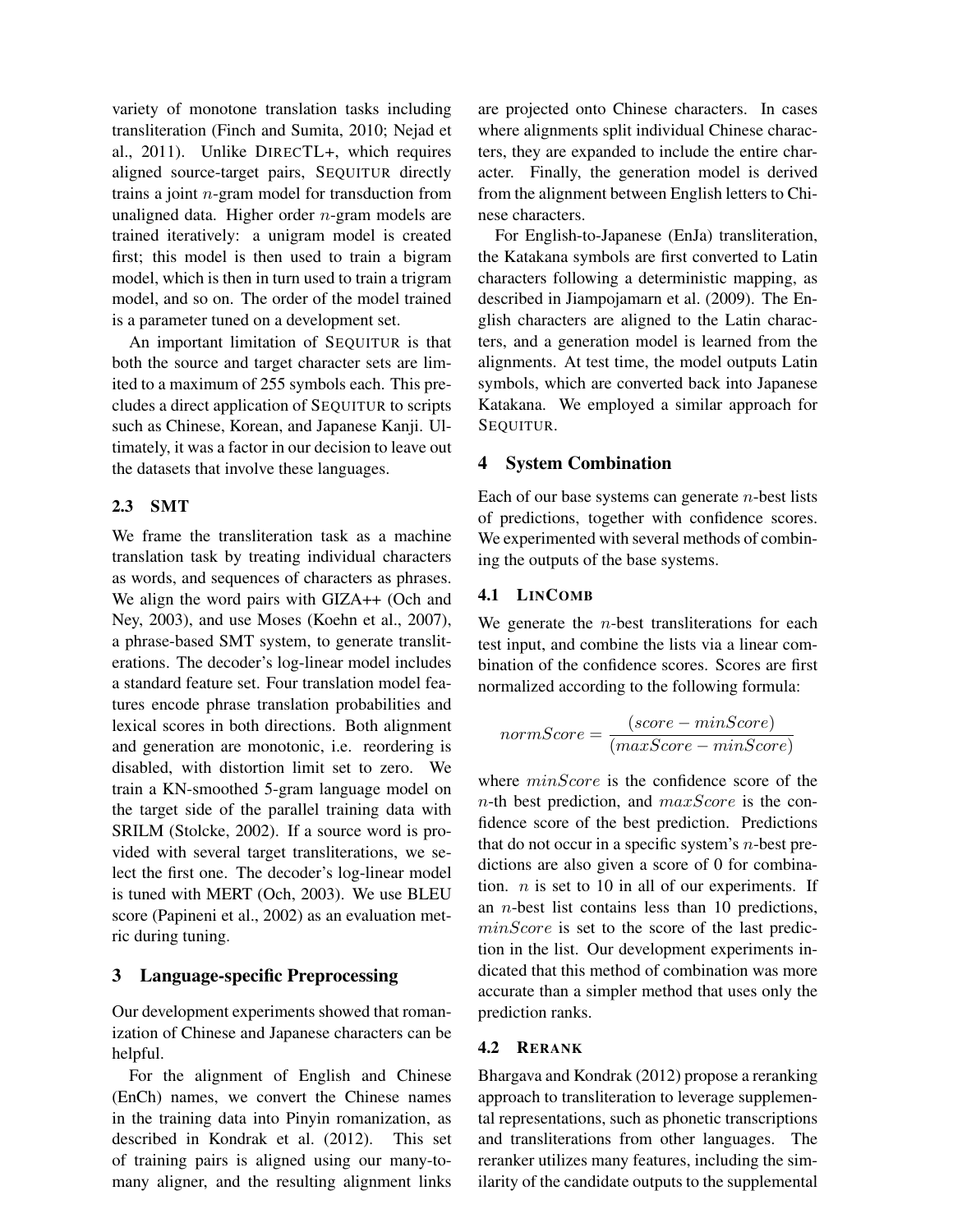representations, several types of  $n$ -gram features, and the confidence scores of the base system itself. Once a feature vector is created for each output, weights are learned with an SVM reranker.

Bhargava et al. (2011) apply the reranking approach (RERANK) to system combination. The idea is to rerank the  $n$ -best list output from a base system, using the top prediction from another system. If the correct output is in the  $n$ -best list, reranking has the potential to elevate it to the top. The paper reports a 5% relative increase in accuracy on EnHi with DIRECTL+ and SEQUITUR as the base and supplemental system, respectively.

For this shared task, we investigated two modifications of RERANK. First, we attempted to extend the original approach to take advantage of more than one supplemental system. For this purpose, we experimented with *cascaded reranking*, in which the  $n$ -best list is reranked using the top outputs of both supplemental systems in turn. Second, in an attempt to emulate the effectiveness of the linear combination approach, we experimented with restricting the set of features to confidence scores from the individual systems.

#### 4.3 JOINT

Yao and Kondrak (2015) propose a JOINT generation approach that can incorporate multiple transliterations as input, and show that it outperforms the reranking approach of Bhargava and Kondrak (2012). The JOINT system is a modified version of DIRECTL+ that utilizes aligned supplemental transliterations to learn additional features. Supplemental transliterations are then provided to the system at test time, in order to generate the final output.

For this shared task, we performed two sets of experiments with the JOINT system. While the JOINT system was designed to incorporate additional transliterations as supplemental information, we were also interested if it could be used for system combination. For this purpose, we provided the JOINT system with the output of all three base systems as supplemental inputs. In addition, we experimented with attaching distinct tags to each character in the supplemental inputs, in order to make a distinction between the symbols produced by different supplemental systems. The JOINT system was trained on a held-out set composed of the outputs of the base systems generated for each source word.

|      | DTL  | <b>SEQ</b> | <b>SMT</b> | <b>LINCOMB</b> |
|------|------|------------|------------|----------------|
| ArEn | 51.4 | 45.9       | 47.1       | 57.1           |
| EnBa | 37.1 | 37.8       | 34.9       | 40.1           |
| EnCh | 29.4 |            | 27.9       | 29.7           |
| EnHe | 61.3 | 56.6       | 53.1       | 60.1           |
| EnHi | 43.5 | 40.4       | 36.8       | 45.4           |
| EnJa | 38.9 | 35.8       | 31.8       | 40.3           |
| EnKa | 32.7 | 35.7       | 28.1       | 37.4           |
| EnPe | 34.7 | 32.0       | 29.0       | 34.6           |
| EnTa | 38.5 | 34.4       | 29.3       | 38.4           |
| EnTh | 36.2 | 35.8       | 30.6       | 39.5           |
| ThEn | 33.2 | 36.5       | 34.3       | 39.5           |

Table 1: Transliteration accuracy of DIRECTL+, SEQUITUR, and SMT on the development sets.

The second set of experiments followed the original design of Yao and Kondrak (2015), in which the supplemental data consists of transliterations of a source word in other languages. We extracted the supplemental transliterations from the NEWS 2015 Shared Task training and development sets for which English was the source language. For words with no supplemental transliterations, we fall back on base DIRECTL+ output.

#### 5 Development Experiments

For our development experiments, we randomly split the provided training sets into ten equal folds, of which eight were used for base system training, and one for base system tuning, with the final fold held out for system combination training. The base models were trained without languagespecific preprocessing.

Table 1 shows the results on the provided development set. DIRECTL+ is the best performing base system on eight datasets, with SEQUITUR winning on the remaining three. Although SMT is never the best, it comes second on three tasks. The absolute differences between the three system are within 10%.

Because of its simplicity, we expected LIN-COMB to serve as the baseline combination method. However, as shown in Table 1, it performs surprisingly well, providing an improvement over the best base system on eight out of eleven datasets. An additional advantage of LIN-COMB is that it requires no training or parameter tuning. Since the other two combination methods are more complicated and less reliable, we chose LINCOMB as our default method.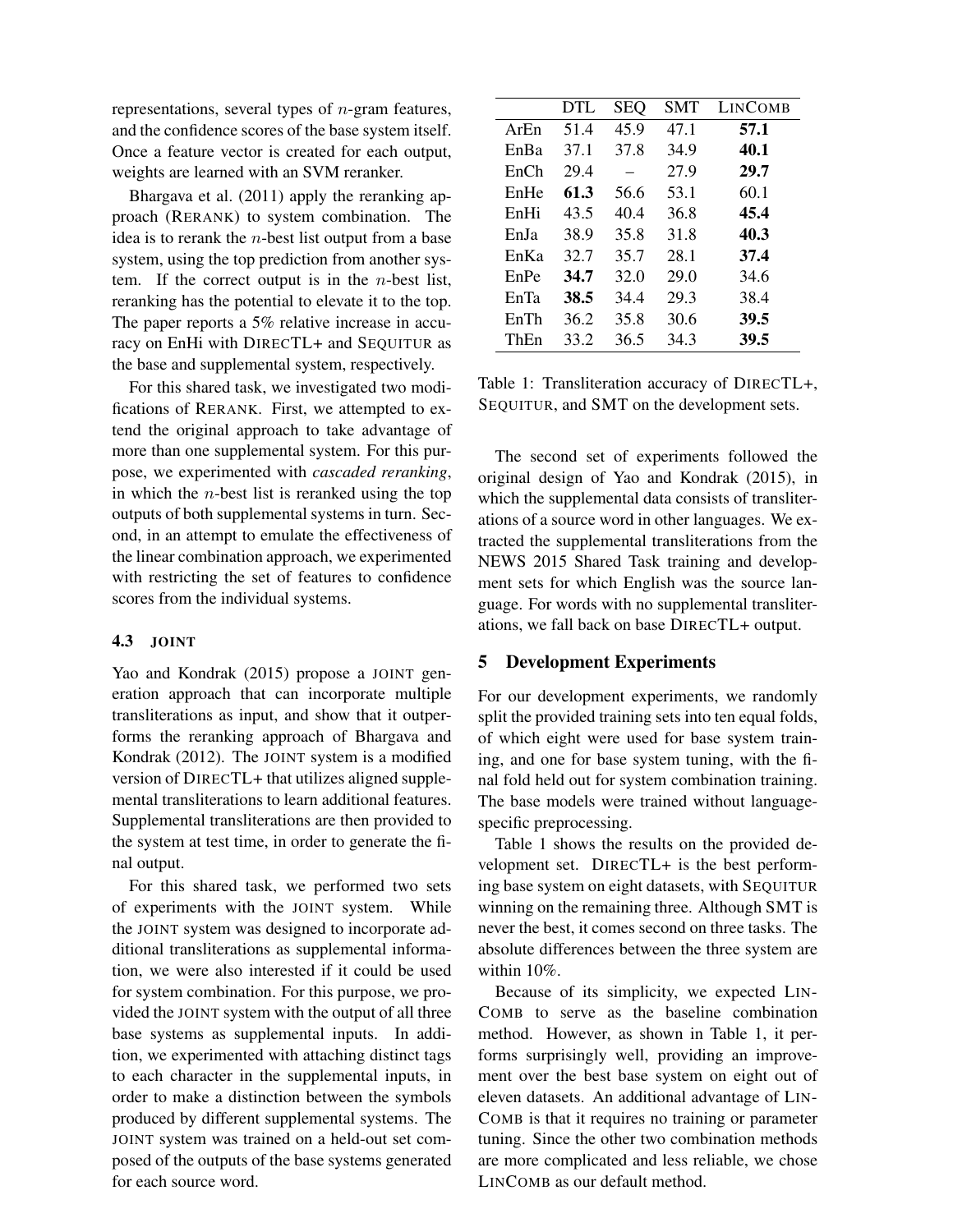|      | <b>NEWS 2011</b> | <b>NEWS 2012</b> |
|------|------------------|------------------|
| ArEn | 61.7             | 59.6             |
| EnBa | 50.9             | 49.2             |
| EnCh | 33.2             | 31.4             |
| EnHe | 62.2             | 18.0             |
| EnHi | 48.8             | 64.9             |
| EnJa | 42.5             | 39.7             |
| EnKa | 43.4             | 54.5             |
| EnPe | 36.1             | 71.0             |
| EnTa | 47.7             | 58.5             |
| EnTh | 41.0             | 14.1             |
| ThEn | 27.3             | 15.6             |

Table 2: Official test results for standard linear combination (LINCOMB).

Some configurations of RERANK did achieve improvements over the best base system on most sets, but the results were generally below LIN-COMB. This confirms the observation of (Bhargava and Kondrak, 2012) that LINCOMB is a strong combination baseline because it utilizes entire n-best lists from all systems.

The JOINT approach was unable to improve over base DIRECTL+ when trained on relatively small held-out sets. We also tried to leverage the entire training set for this purpose using 10-cross validation. However, that method requires a substantial amount of time and computing resources, and after disappointing initial results on selected datasets, we decided to forgo further experimentation. It remains an open question whether the joint generation approach can be made to work as a system combination.

The JOINT approach performs much better in its original setup, in which additional transliterations from other languages are provided as input. However, its effectiveness depends on the amount of supplemental information that is available per source word. The improvement of JOINT over base DIRECTL+ seems to be correlated with the percentage of words with at least two supplemental transliterations in the corresponding test set. The language pairs with over 50% of such words in the development set include EnHi, EnKa, and EnTa.

## 6 Test Results

Table 2 shows the official test results for LIN-COMB. Following our development results, we designated LINCOMB for our primary runs except

|      | <b>NEWS 2011</b> |              | <b>NEWS 2012</b> |              |  |
|------|------------------|--------------|------------------|--------------|--|
|      | <b>DTL</b>       | <b>JOINT</b> | <b>DTL</b>       | <b>JOINT</b> |  |
| EnHe | 62.2             | 61.6         | 17.4             | 18.4         |  |
| EnHi | 47.7             | 53.1         | 55.8             | 55.9         |  |
| EnKa | 42.5             | 44.1         | 47.5             | 49.1         |  |
| EnTa | 47.6             | 48.0         | 53.7             | 52.8         |  |
| EnPe | 38.2             |              | 68.3             |              |  |

Table 3: Official test results for standard DI-RECTL+, and for non-standard JOINT with supplemental transliterations.

on EnHe, EnPe, and EnTa, where DIRECTL+ was chosen instead (see the results in Table 3). Overall, our standard runs achieved top results on 14 out of 22 datasets.

Table 3 includes our remaining test results. We submitted the JOINT runs on languages that had promising improvements in the development results. These runs were designated as non-standard even though the supplemental transliterations are from the provided NEWS datasets. For these languages, we also submitted standard DIRECTL+ runs, in order to gauge the improvement obtained by JOINT. The JOINT outperformed base DI-RECTL+ on six out of eight datasets.

We observe many cases where the test results diverge from our development results. It appears that the provided development sets are not always representative of the final sets. To give some examples, the 2012 ArEn test set contains only a single space, as compared to 878 spaces present on the source side of the corresponding development set, while one-third of the target-side characters in the EnCh development set do not occur at all in the corresponding training set. In addition, the 2011 and 2012 test sets vary wildly in difficulty, as evidenced by the results in Table 2.

## 7 Conclusion

We found that simple linear combination of normalized confidence scores is an effective and robust method of system combination, although it is not guaranteed to improve upon the best base system. We also showed that a joint generation approach that directly leverages supplemental transliterations has the potential of boosting transliteration accuracy. However, the generality of these conclusions is limited by the narrow scope of the shared task and the deficiencies of the provided datasets.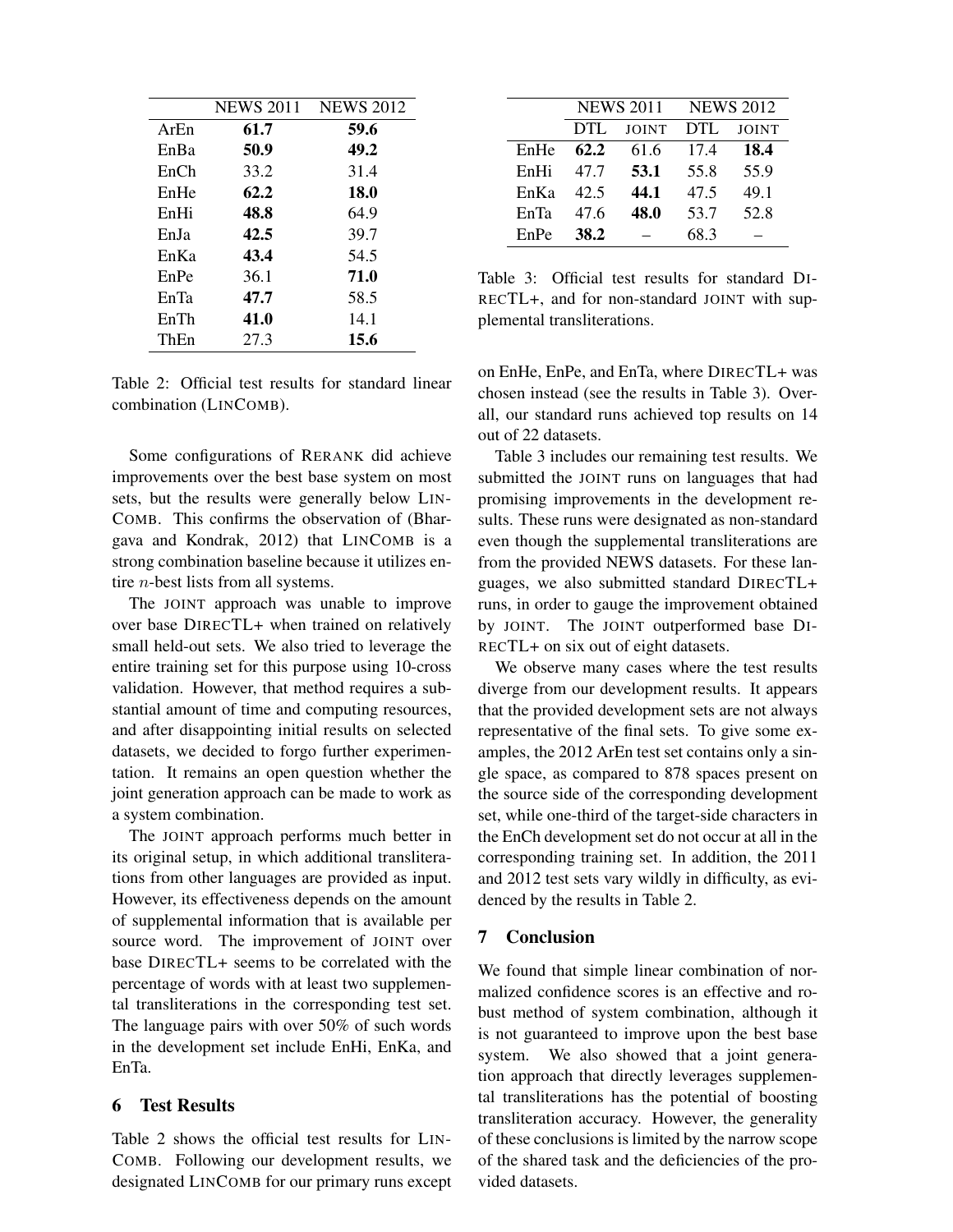### Acknowledgments

This research was supported by the Natural Sciences and Engineering Research Council of Canada, and the Alberta Innovates – Technology Futures.

### References

- Aditya Bhargava and Grzegorz Kondrak. 2012. Leveraging supplemental representations for sequential transduction. In *Proceedings of the 2012 Conference of the North American Chapter of the Association for Computational Linguistics: Human* Language Technologies, pages 396–406, Montréal, Canada.
- Aditya Bhargava, Bradley Hauer, and Grzegorz Kondrak. 2011. Leveraging transliterations from multiple languages. In *Proceedings of the 3rd Named Entities Workshop (NEWS 2011)*, pages 36–40, Chiang Mai, Thailand.
- Maximilian Bisani and Hermann Ney. 2008. Jointsequence models for grapheme-to-phoneme conversion. *Speech Communication*, 50(5):434–451.
- Andrew Finch and Eiichiro Sumita. 2010. Transliteration using a phrase-based statistical machine translation system to re-score the output of a joint multigram model. In *Proceedings of the 2010 Named Entities Workshop*, pages 48–52, Uppsala, Sweden.
- Sittichai Jiampojamarn, Grzegorz Kondrak, and Tarek Sherif. 2007. Applying many-to-many alignments and hidden markov models to letter-to-phoneme conversion. In *Human Language Technologies 2007: The Conference of the North American Chapter of the Association for Computational Linguistics; Proceedings of the Main Conference*, pages 372– 379, Rochester, New York.
- Sittichai Jiampojamarn, Colin Cherry, and Grzegorz Kondrak. 2008. Joint processing and discriminative training for letter-to-phoneme conversion. In *Proceedings of ACL-08: HLT*, pages 905–913, Columbus, Ohio.
- Sittichai Jiampojamarn, Aditya Bhargava, Qing Dou, Kenneth Dwyer, and Grzegorz Kondrak. 2009. DirecTL: a language independent approach to transliteration. In *Proceedings of the 2009 Named Entities Workshop: Shared Task on Transliteration (NEWS 2009)*, pages 28–31, Suntec, Singapore.
- Sittichai Jiampojamarn, Colin Cherry, and Grzegorz Kondrak. 2010a. Integrating joint n-gram features into a discriminative training framework. In *Human Language Technologies: The 2010 Annual Conference of the North American Chapter of the Association for Computational Linguistics*, pages 697–700, Los Angeles, California.
- Sittichai Jiampojamarn, Kenneth Dwyer, Shane Bergsma, Aditya Bhargava, Qing Dou, Mi-Young Kim, and Grzegorz Kondrak. 2010b. Transliteration generation and mining with limited training resources. In *Proceedings of the 2010 Named Entities Workshop*, pages 39–47, Uppsala, Sweden.
- Philipp Koehn, Hieu Hoang, Alexandra Birch, Chris Callison-Burch, Marcello Federico, Nicola Bertoldi, Brooke Cowan, Wade Shen, Christine Moran, Richard Zens, Chris Dyer, Ondrej Bojar, Alexandra Constantin, and Evan Herbst. 2007. Moses: Open source toolkit for statistical machine translation. In *Proceedings of the 45th Annual Meeting of the Association for Computational Linguistics Companion Volume Proceedings of the Demo and Poster Sessions*, pages 177–180, Prague, Czech Republic.
- Grzegorz Kondrak, Xingkai Li, and Mohammad Salameh. 2012. Transliteration experiments on Chinese and Arabic. In *4th Named Entity Workshop (NEWS)*, pages 71–75, Jeju, Korea. System paper.
- Keigo Kubo, Hiromichi Kawanami, Hiroshi Saruwatari, and Kiyohiro Shikano. 2011. Unconstrained many-to-many alignment for automatic pronunciation annotation. In *Asia-Pacific Signal and Information Processing Association Annual Summit and Conference (APSIPA ASC)*, Xi'an, China.
- Najmeh Mousavi Nejad, Shahram Khadivi, and Kaveh Taghipour. 2011. The Amirkabir machine transliteration system for NEWS 2011: Farsi-to-English task. In *2011 Named Entities Workshop*, page 91.
- Franz Josef Och and Hermann Ney. 2003. A systematic comparison of various statistical alignment models. *Computational Linguistics*, 29.
- Franz Josef Och. 2003. Minimum error rate training in statistical machine translation. In *Proceedings of the 41st Annual Meeting of the Association for Computational Linguistics*, pages 160–167, Sapporo, Japan, July.
- Yoh Okuno. 2012. Applying mpaligner to machine transliteration with Japanese-specific heuristics. In *Proceedings of the 4th Named Entity Workshop (NEWS) 2012*, pages 61–65, Jeju, Korea.
- Kishore Papineni, Salim Roukos, Todd Ward, and Wei jing Zhu. 2002. BLEU: a method for automatic evaluation of machine translation. In *Proceedings of 40th Annual Meeting of the Association for Computational Linguistics*, pages 311–318.
- Andreas Stolcke. 2002. SRILM an extensible language modeling toolkit. In *Intl. Conf. Spoken Language Processing*, pages 901–904.
- Chun-Kai Wu, Yu-Chun Wang, and Richard Tzong-Han Tsai. 2012. English-Korean named entity transliteration using substring alignment and reranking methods. In *Proceedings of the 4th Named Entity Workshop (NEWS) 2012*, pages 57–60, Jeju, Korea.